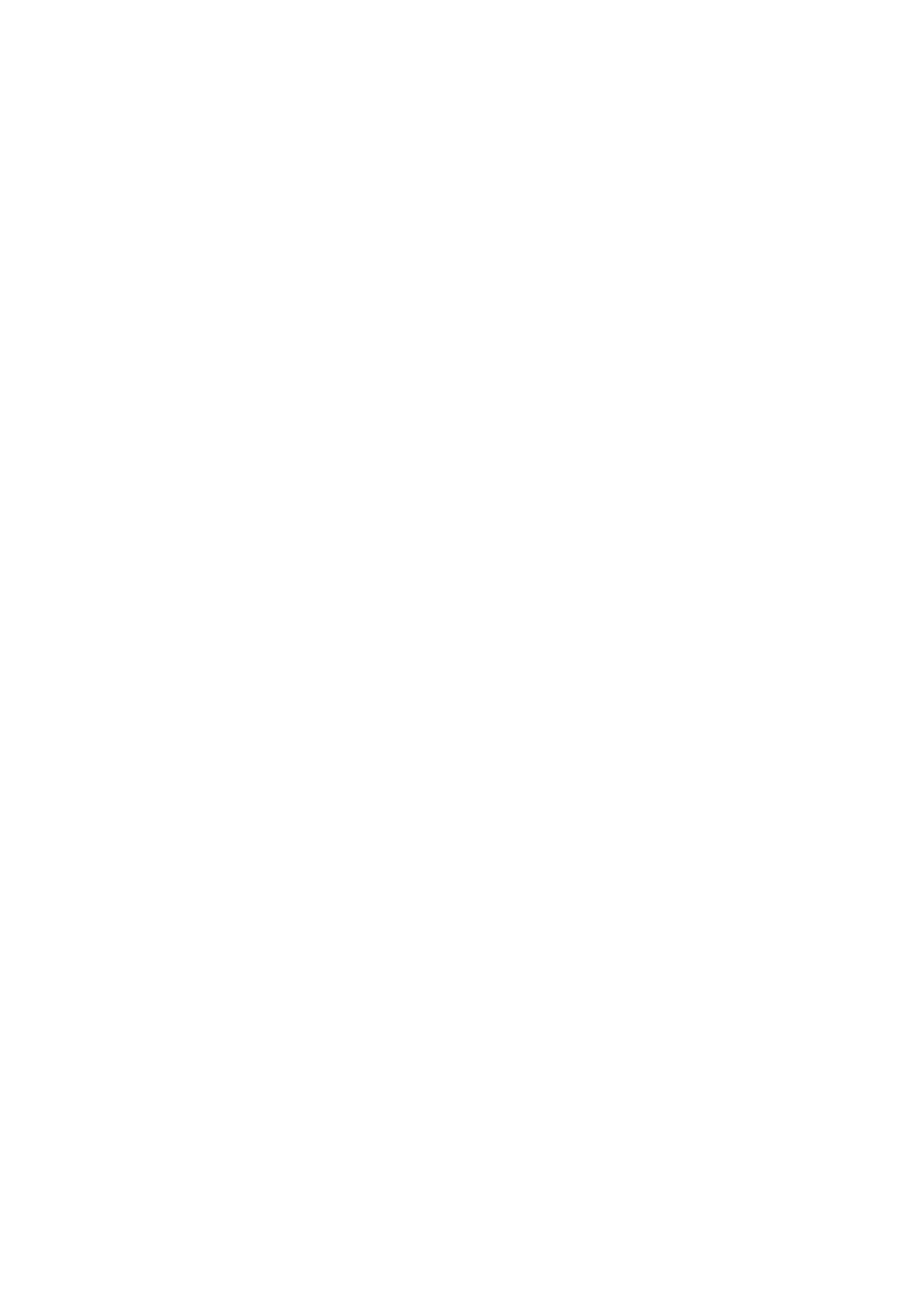| Above 100,000 up to 250,000     | \$1,284.00 (inclusive of GST) per party per day          |
|---------------------------------|----------------------------------------------------------|
| Above 250,000 up to 500,000     | \$2,942.50 (inclusive of GST) per party per day          |
| Above 500,000 up to 1,000,000   | \$3,477.50 (inclusive of GST) per party per day          |
| Above 1,000,000 up to 2,500,000 | \$4,226.50 ( <i>inclusive of GST</i> ) per party per day |
| Above 2,500,000 up to 5,000,000 | \$4,601.00 ( <i>inclusive of GST</i> ) per party per day |
| Above 5,000,000                 | \$5,082.50 ( <i>inclusive of GST</i> ) per party per day |

- 3.4 Please note that when parties choose their own Mediator(s), the selected Mediator(s) is/are entitled to charge his/her commercial rates and this Fee Schedule will not be applicable.
- 3.5 Where there are more than two parties to the mediation, the above rates do not apply and SMC will advise all parties on the Mediation Fee applicable.

### **4 Additional Charges**

- 4.1 In addition to the Mediation Fee, SMC will collect a deposit for the additional charges stated in paragraph 4.2.
- 4.2 Parties will be required to pay overtime charges and room rental charges when a mediation:
	- (i) lasts beyond 6:00 pm on a weekday; or
	- (ii) takes place on a weekend or a Public Holiday.
	- 4.2.1 Overtime charges will be charged at a rate of \$428 (*inclusive of GST*) per two (2) hours or part thereof for Mediator(s) and at a rate of \$214 (*inclusive of GST*) per two (2) hours or part thereof for SMC staff.
	- 4.2.2 SMC will advise parties on the room rental charges applicable depending on the venue of the mediation.
	- 4.2.3 Both overtime charges and room rental charges will be borne by the parties in equal portions.